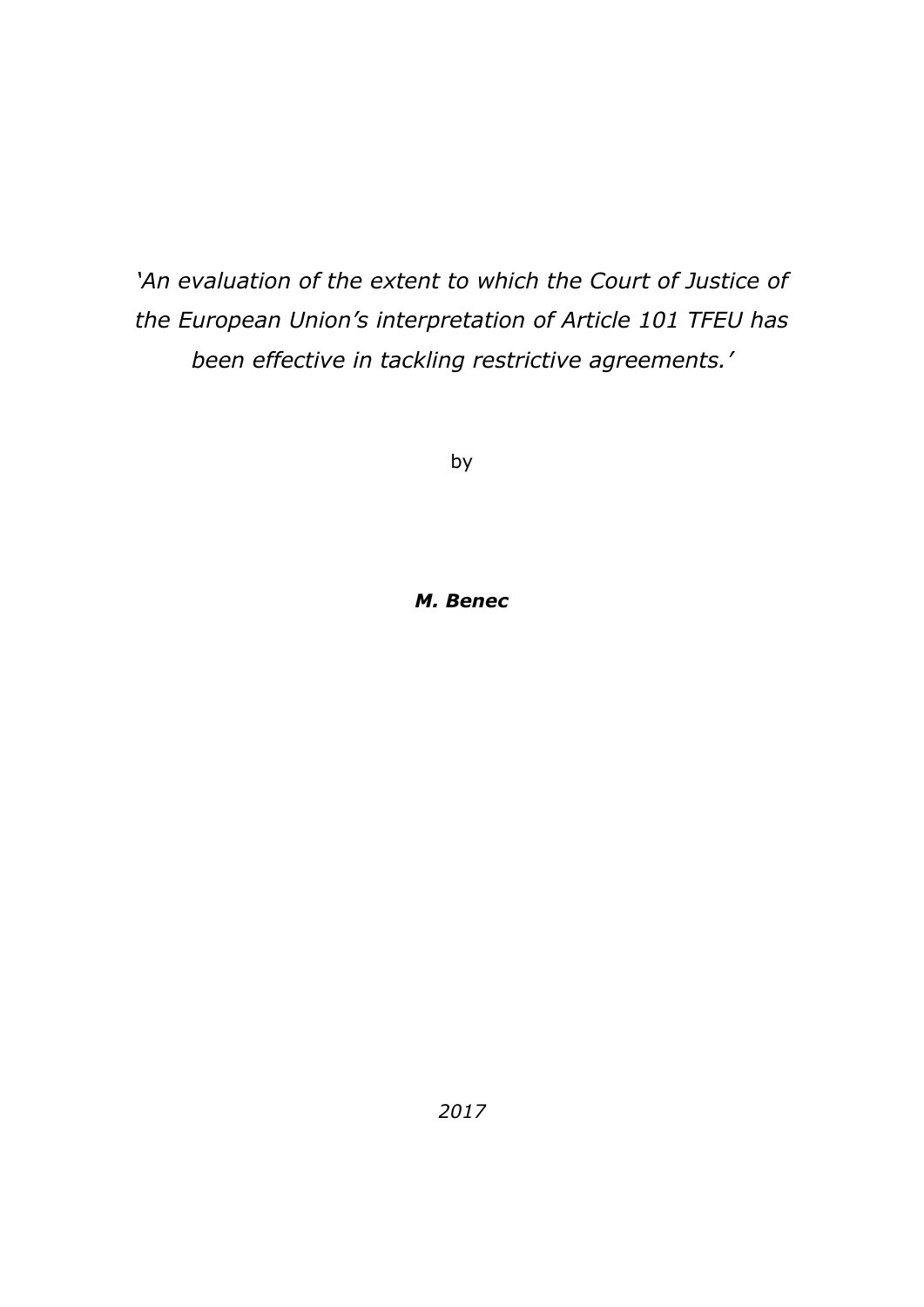The focus of this essay is to critically asses what Article 101 TFEU provides and analyse some important cases related to infringement of Article 101. It will also provide an evaluation of the Court of Justice of the European Union's (CJEU) interpretation of the article in question, and measures adopted to tackle agreements restricting competition. The aim is to determine the efficiency of the Court of Justice in tackling restrictive agreements through its interpretation of Article 101 and to analyse the impact of the new Regulations adopted by the Commission. To do so it is important to understand what Article 101 TFEU provides and determine its applicability. Also, it is essential to understand the meaning of restrictive agreements and how they influence the competition within the internal market.

As per Article 101, *'the following shall be prohibited as incompatible with the internal market: all agreements between undertakings, decisions by associations of undertakings and concerted practices which may affect*  trade between Member States [...]<sup>'1</sup> As the Treaty does not define an "undertaking", the EU Courts have to clarify its meaning.<sup>2</sup> Perhaps one of the most basic definition<sup>3</sup> provided by the CJEU comes from the case of *Höfner and Elser v Macrotron GmbH* where the Courts held that: '*the concept of an undertaking encompasses every entity engaged in an economic activity regardless of the legal status of the entity and the way*  in which it is financed.<sup>'4</sup> In a later case of *Pavlov*, the Court added a clarification on the concept of "economic activity" and stated that: '*It has also been consistently held that any activity consisting in offering goods or services on a given market is an economic activity.*' <sup>5</sup>In addition to that, in the case of *Wouters v Algemene Raad van de Nederlandse Orde van Advocaten*, the Court held that the competition rules: '*do not apply to*

<sup>1</sup> Consolidated Version of the Treaty on European Union and the Treaty on the Functioning of the European Union [2012] OJ C326/88 art 101(1)

<sup>2</sup>Richard Whish and David Bailey, *Competition Law* (8th edn, Oxford University Press 2015) 85 <sup>3</sup>*Ibid.* 86

<sup>4</sup>Case C-41/90 [1991] ECR I-1979, para 21

<sup>5</sup> Case C-180/98 etc [2000] ECR I-6451, para 75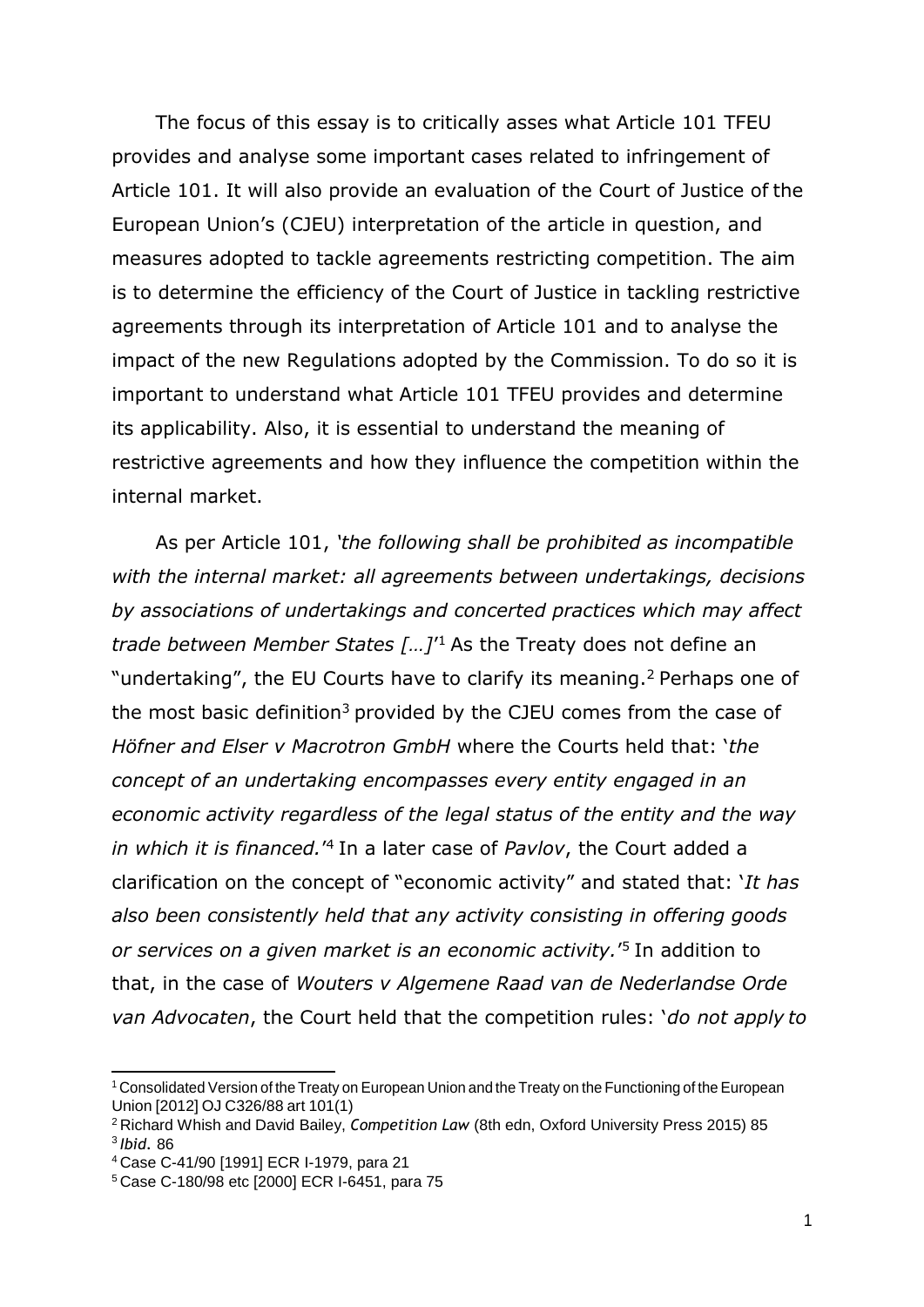*activity which, by its nature, its aim and the rules to which it is subject does not belong to the sphere of economic activity…or which is connected with the exercise of the powers of a public authority.*' <sup>6</sup>The three paragraphs of Article 101 TFEU can be separated into three categories as follows:

- 1. The Prohibition the following must be established for the prohibition in Article 101 to be applied: $7$
- Agreement or concerted practice between two or more undertakings or a decision by an association of undertakings; $8$
- Collusion which restricts competition which has its object or effect the prevention, restriction, or distortion of competition;<sup>9</sup>
- An appreciable effect on trade between Member States.<sup>10</sup>
- 2. Nullity Article 101(2) states that an agreement, decision, or concerted practice prohibited by Article 101(1) is automatically void. But in the case of *Société Technique Minière v Maschinenbau Ulm GmbH*, the Court of Justice held that the nullity affects only the clauses in the agreement prohibited by the provision.<sup>11</sup> The agreement is void only if the prohibited clauses cannot be served from the remaining terms of the agreement.<sup>12</sup>
- 3. Legal Exception Until 2004 agreements could benefit from Article 101(3) only if they were specifically exempted from the Article 101(1) prohibition by virtue of either an individual exemption granted by the Commission or a block exemption granted by EU regulation. The Commission had sole power to declare Article 101(1) inapplicable to individual agreements. However, since 2004 it has not been

<sup>6</sup>Case C-309/99 [2002] ECR I-1577, para 57

<sup>7</sup>Alison Jones and Brenda Sufrin, *EU Competition Law* (5th edn, Oxford University Press 2014) 124 8 *Ibid.*

<sup>9</sup> *Ibid.*

<sup>10</sup>*Ibid.*

<sup>11</sup>Case 56/65, *Société Technique Minière v Maschinenbau Ulm GmbH* [1966] ECR 235

<sup>12</sup> Alison Jones and Brenda Sufrin, *EU Competition Law* (5th edn, Oxford University Press 2014) 124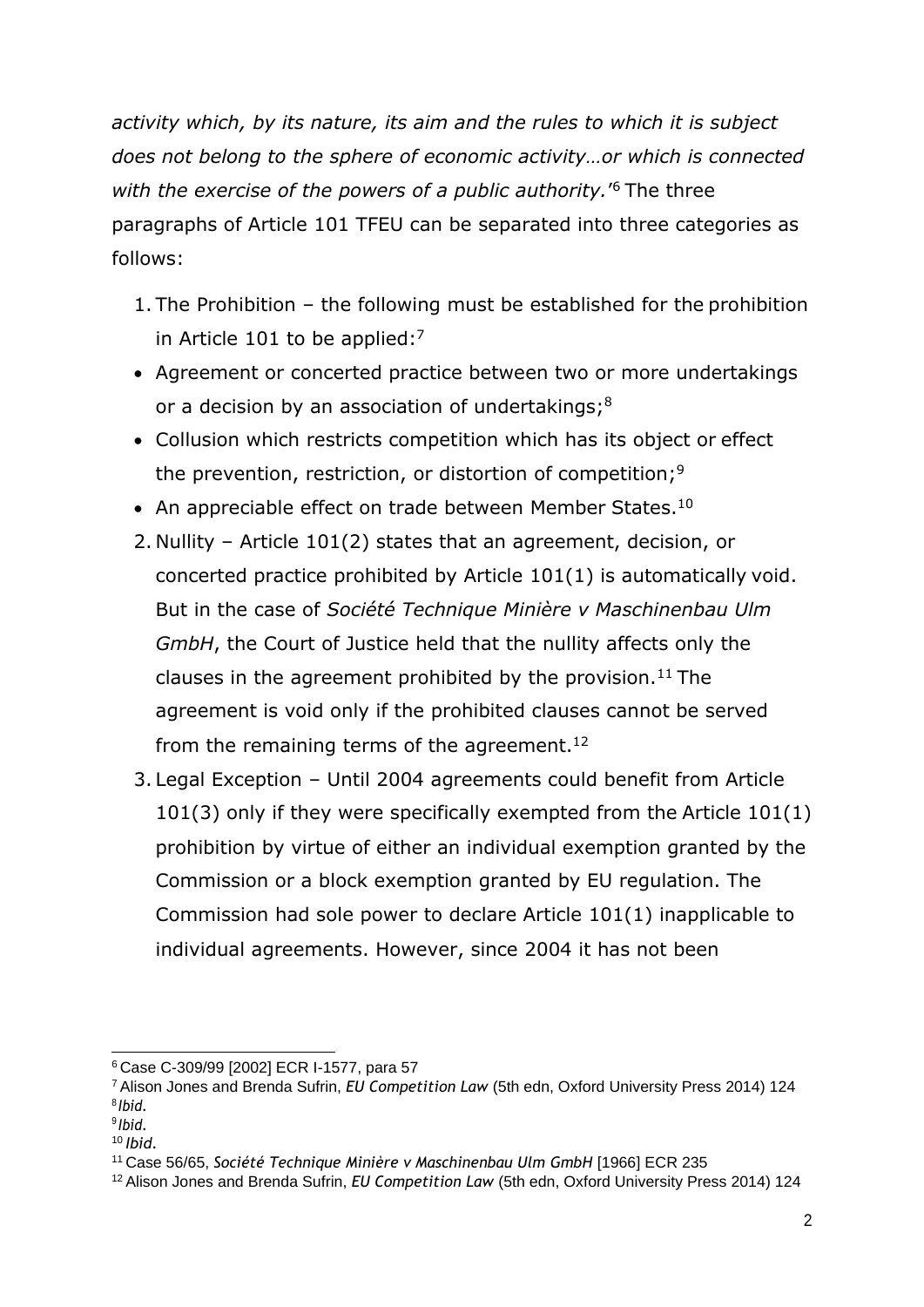possible to exempt individual agreements from the Commission as this competence to apply Article 101(3) has been removed.<sup>13</sup>

'The application of Article 101 TFEU depends on a series of distinct conditions being satisfied. For ease of analysis Article 101 TFEU may be divided into four main questions:

- 1. Is there an agreement between undertakings, decisions by associations of undertakings or concerted practices?
- 2. Is it object or effect of prevention, restriction or distortion of competition within the Internal Market?
- 3. Does it affect trade between Member States?
- 4. Could it benefit from an exemption under Article 101(3) TFEU?'<sup>14</sup>

A good example of an agreement of undertakings or a cartel is the case of Polypropylene arising from investigations made in October 1983 under Article 14(3) of Council Regulation N° 17 with most of the producers of the bulk thermoplastic polypropylene supplying the EEC market.<sup>15</sup> During the investigations, the Commission discovered documents showing that the main suppliers of polypropylene within the EEC had participated on a regular basis since end of 1977 in a system of meetings between representatives of the producers from 8 Member States. These meetings were held twice a month and were supplemented by ad hoc local meetings for each Member State.<sup>16</sup> The producers developed a system of annual volume control to share out the available market between themselves according to agreed percentage or tonnage targets and regularly set target prices which were implemented in a series of so-called price 'initiatives'.<sup>17</sup>The four major producers, ICI, Hoechst, Montepolimeri and Shell formed an unofficial directorate known as the 'big

<sup>14</sup>Ariel Ezrachi, *EU Competition Law* (5th edn, Hart Publishing Ltd 2016) 56-57

<sup>13</sup>*Ibid.* 124-125

<sup>15</sup>'EUR-Lex - 31986D0398 - EN - EUR-Lex' (*Eur-lex.europa.eu*) [<http://eur-lex.europa.eu/legal](http://eur-lex.europa.eu/legal-)content/EN/ALL/?uri=CELEX:31986D0398> accessed 24 April 2017. <sup>16</sup> *Ibid.*

<sup>17</sup> *Ibid.*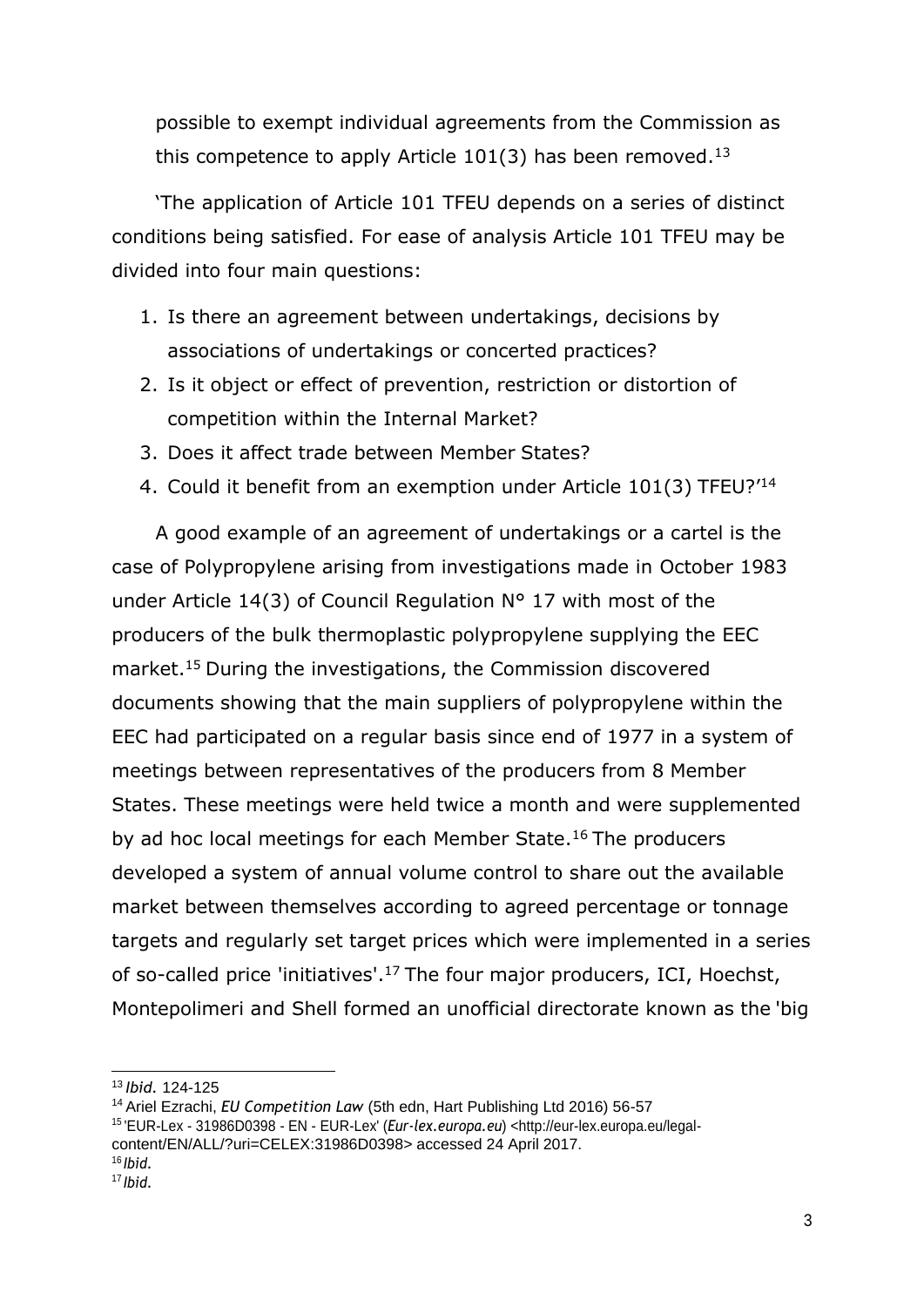four', with the perceived task of leading and encouraging the smaller producers in implementing the various schemes. Although several producers argued that the lack of commitment of the participants should not be considered as an agreement *per se*, the Commission established that even where agreements are not reinforced by such express declarations of 'commitment', the documentary evidence shows that agreement between producers was not merely illusory, as some have claimed. The infringement carried on for a substantial length of time, having begun in 1977. For the purposes of Article 15(2), the Commission considered that the most serious aspects were manifested from the end of 1978 and the beginning of 1979 when quota or volume control schemes were established to reinforce price initiatives. The meetings continued at least until the Commission investigations. Despite the fact that there is no substantive evidence to show that the infringement has been terminated, the Commission assessed fines on the basis of the operation of the cartel only up to late 1983.<sup>18</sup>

Another aspect about Article 101 that is worth mentioning is the "object or effect" of preventing, restricting or distorting competition within the internal market. Here it is important to understand the meaning of the two words: "object" and "effect" in the Article  $101(1).$ <sup>19</sup> From the wording of the article, it is clear that the two terms mentioned are alternative and not cumulative which means that it is only required one of the two to constitute an infringement of Article 101.<sup>20</sup> In the case of *Société Technique Minière v Maschinenbau Ulm GmbH*, the Court of Justice stated that the two words were to be read disjunctively which means on a practical side that if an agreement is meant to restrict competition it is unnecessary to prove that its effect will actually cause restriction of competition.<sup>21</sup>

<sup>18</sup>*Ibid.*

<sup>19</sup>Richard Whish and David Bailey, *Competition Law* (8th edn, Oxford University Press 2015) 123 <sup>20</sup> *Ibid.* <sup>21</sup> *Ibid.*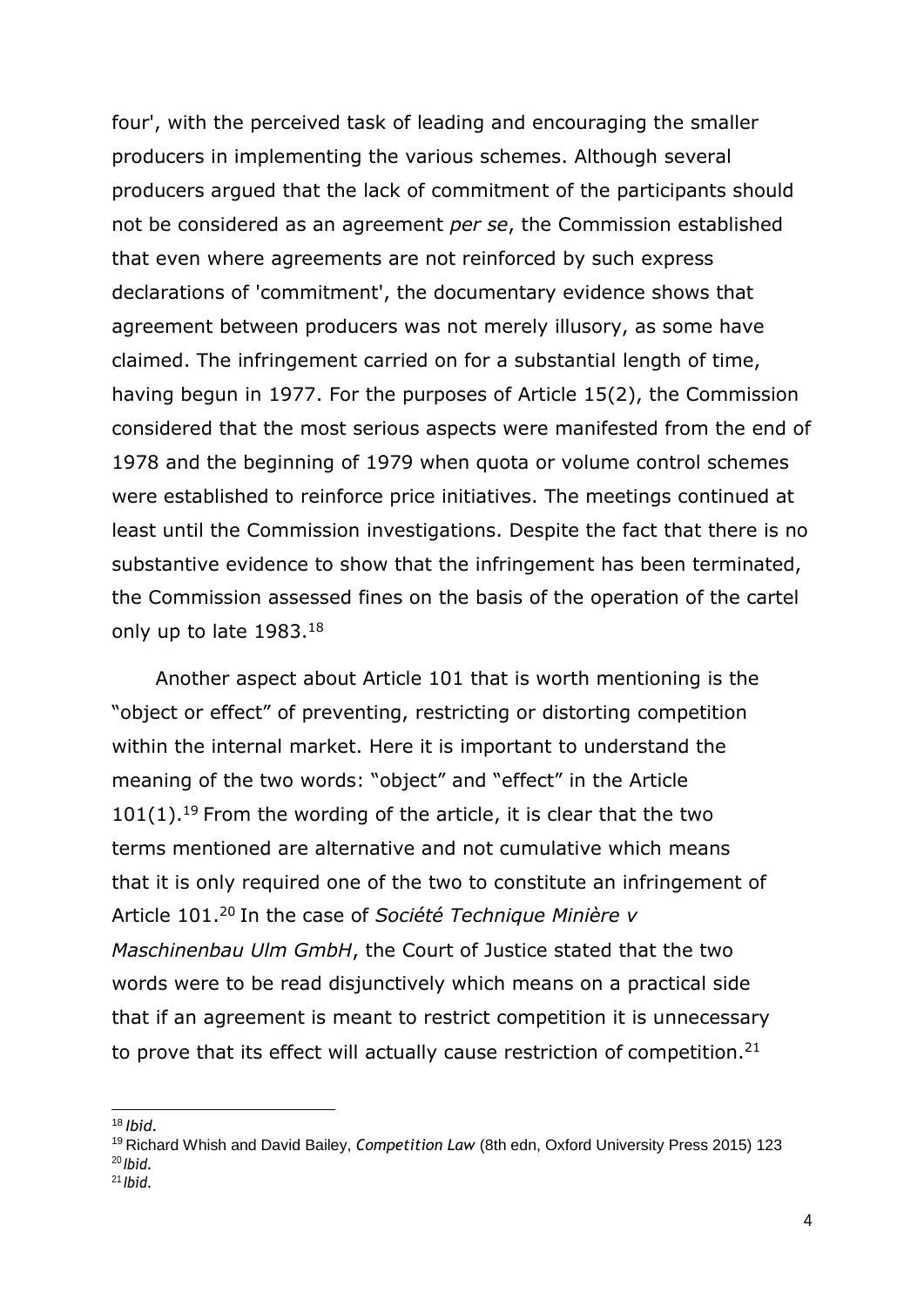The restriction of competition by object it is still a controversial subject as the Commission's decisions can take years for some cases. The concept of restrictive agreements has been defined in the case of *Bayer AG v Commission*<sup>22</sup> where it is said that the proof of an agreement must be founded upon 'the existence of the subjective element that characterizes the very concept of the agreement, that is to say a concurrence of wills between economic operators on the implementation of policy, the pursuit of an objective, or the adoption of a given line of conduct on the market.<sup> $23$ </sup> In order to be an agreement, it is sufficient that the undertakings in question should have expressed their joint intention to conduct themselves on the market in a specific way.<sup>24</sup>

A case of great interest in terms of vertical restrictive agreements on competition is *Consten and Grundig*<sup>25</sup> . *Grundig*, a company based in Germany decided to make exclusive distribution agreements to distribute its products in every country. *Consten*, the distributor of *Grundig*'s products in France committed to assume the costs of local advertising and refrain from selling products from *Grundig*'s competitors. In return, *Grundig* agreed to sell its products in France only through *Consten*. Each distributor in Europe was bound under a contract which will not allow them to sell *Grundig*'s products in other countries. Despite the restrictive agreements between *Grundig* and its distributors, some set out to deliver *Grundig*'s products outside the distribution zones agreed on. In 1961, the UNEF company started buying *Grundig* products in Germany from one of the resellers. Once UNEF became a "parallel importer" obtaining products outside the circle laid out by the exclusive agreements, *Consten* took legal proceedings in France. UNEF brought the case to the Commission of the EEC to argue that exclusive rights should be regarded as void according

<sup>22</sup>Case T-41/96, Bayer AG v. Commission [2000] ECR II-3383 para 67

<sup>23</sup>Alison Jones and Brenda Sufrin, *EU Competition Law* (5th edn, Oxford University Press 2014) 150 <sup>24</sup>*Ibid.*

<sup>25</sup> Case 56 and 58/64, *Consten and Grundig* [1966] ECR 299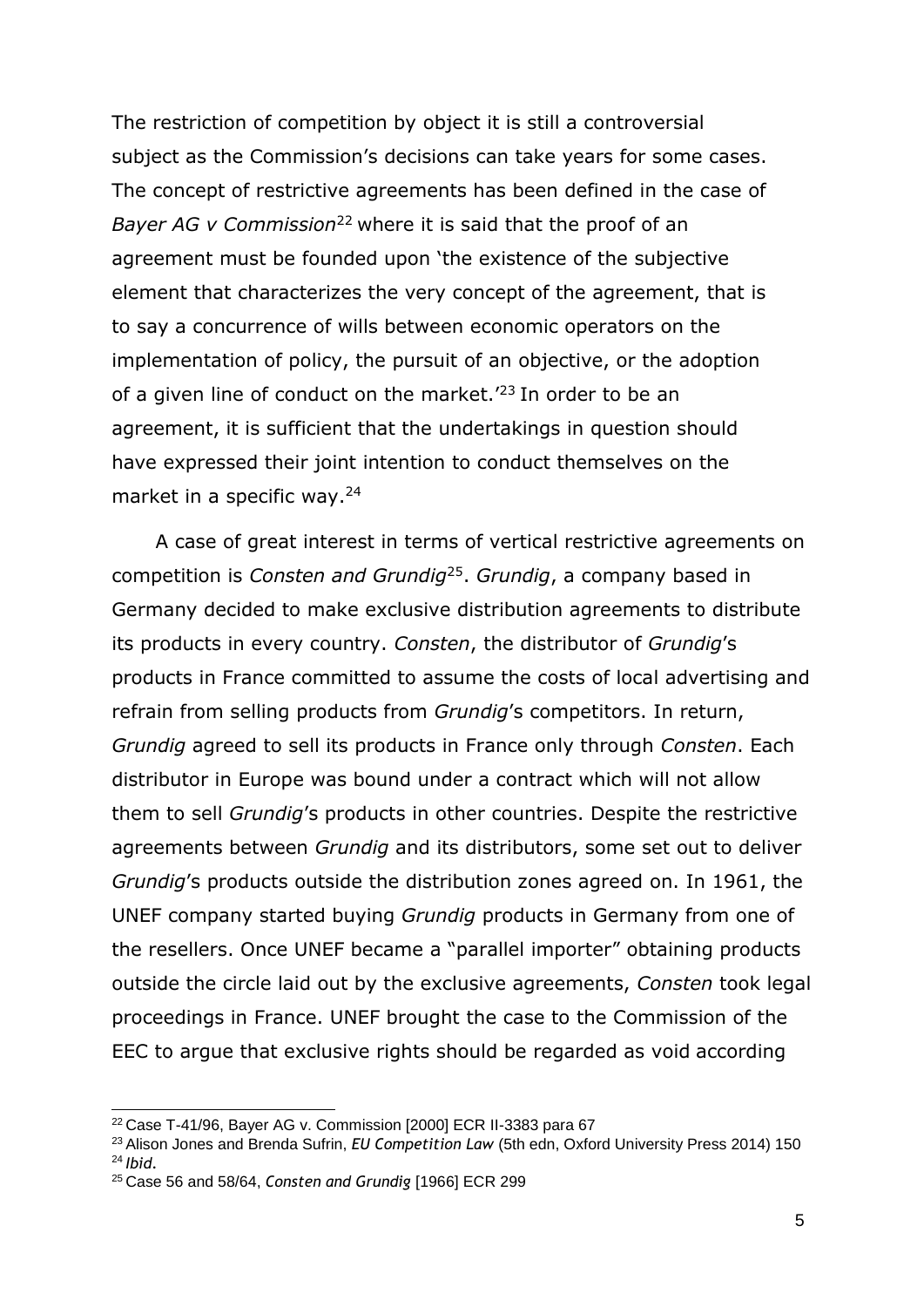to Article 101 TFEU. This restrictive agreement limits competition between distributors and consequently affects consumers' rights. Having backed this thesis, the Court of Justice creates a precedent to be referred to in regard to competition law and restrictive agreements for many other future cases.<sup>26</sup>

Another important case of *Volk v Vervaecke*<sup>27</sup> provided the basis for the Court of Justice to introduce the *De Minimis* doctrine. This principle provides that agreements which fall outside the scope of Article 101 will not be caught where they do not have an appreciable impact either on trade between Member States or on competition.<sup>28</sup> In this case the Court of Justice states that: '*If an agreement is to be capable of affecting trade between member states it must be possible to foresee with a sufficient degree of probability on the basis of a set of objective factors of law or of fact that the agreement in question may have an influence, direct or indirect, actual or potential, on the pattern of trade between member states in such a way that it might hinder the attainment of the objectives of a single market between states. Moreover, the prohibition in Article 85(1) is applicable only if the agreement in question also has as its object or effect the prevention, restriction or distortion of competition within the common market. Those conditions must be understood by reference to the actual circumstances of the agreement. Consequently, an agreement falls outside the prohibition in Article 85 when it has only an insignificant effect on the markets, taking into account the weak position which the*  persons concerned have on the market of the product in question.'<sup>29</sup> In this case the Court acknowledged the fact that an exclusive dealing agreement has been established with an absolute territorial protection which constitutes a breach of Article 101(1) but decides that due to the

<sup>&</sup>lt;sup>26</sup> Cécile Philippe, Valentin Petkantchin and Xavier Méra, 'The Banning Of Vertical Agreements In Europe: An Anti-Competitive Policy' [2007] Institut Economique Molinari

<sup>27</sup>*Volk v Vervaecke* (Case 5/69) [1969] ECR 295

<sup>&</sup>lt;sup>28</sup> Richard Whish and David Bailey, Competition Law (8th edn, Oxford University Press 2015) 148 <sup>29</sup>'EUR-Lex - 61969CJ0005 - EN - EUR-Lex' (*Eur-lex.europa.eu*[\) <http://eur-lex.europa.eu/legal](http://eur-lex.europa.eu/legal-)content/EN/TXT/?qid=1493292369222&uri=CELEX:61969CJ0005> accessed27April2017.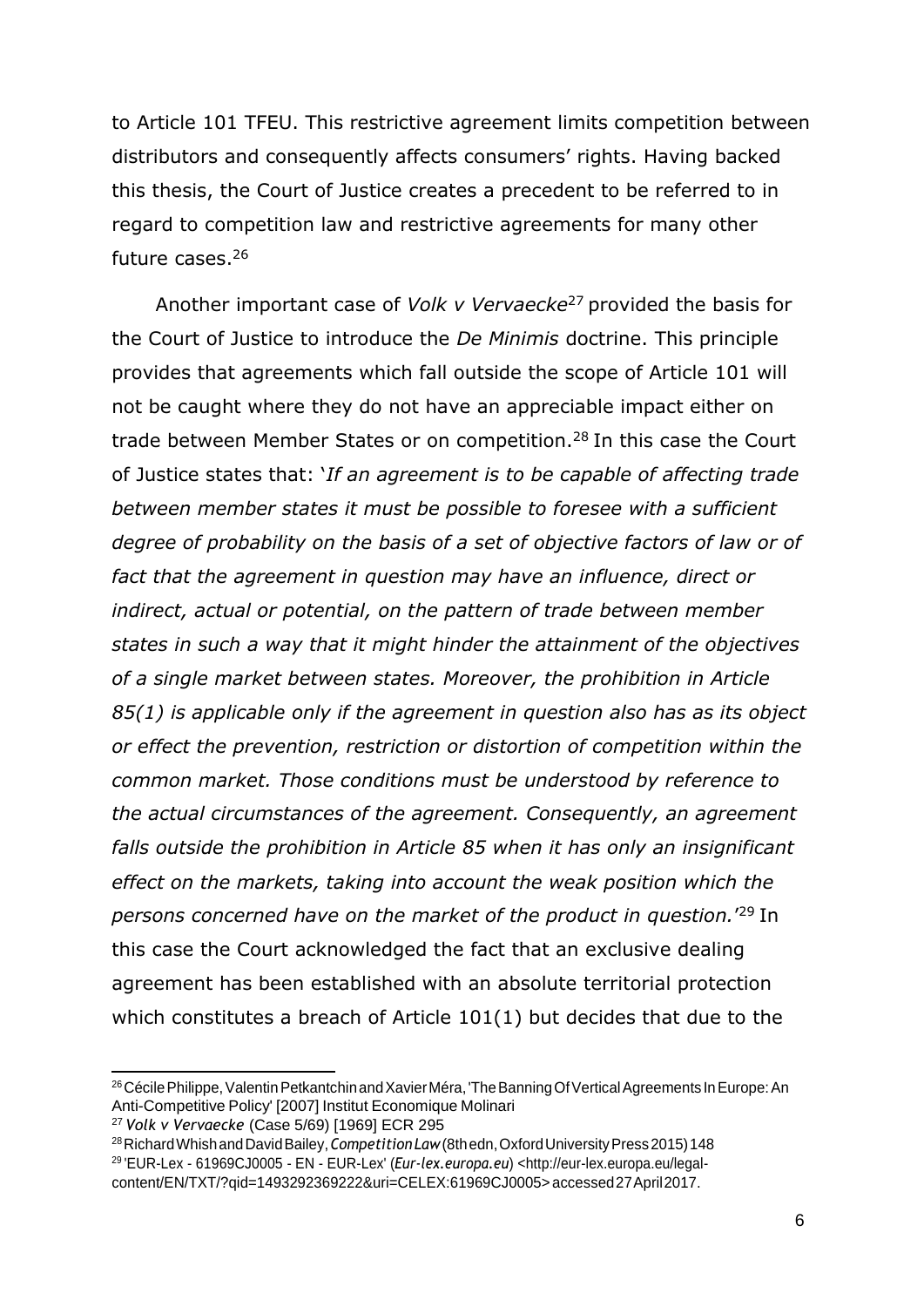small market share of *Volk*, the agreement has an insignificant effect on the market. To clarify this doctrine, the Commission provided a Notice on agreements of minor importance which do not appreciably restrict competition under Article 101(1) TFEU as a guidance for the national competition authorities. '*In this Notice the Commission indicates, with the help of market share thresholds, the circumstances in which it considers that agreements which may have as their effect the prevention, restriction or distortion of competition within the internal market do not constitute an appreciable restriction of competition under Article 101 of*  the Treaty.'<sup>30</sup> In the case of *Volk v Vervaecke*, the Court referred to the weak position that the persons had on the market in question. However, it should be noted that appreciability may be relevant to the application of Article 101(1) in a different way. There are cases in which it was concluded that the restriction of competition was not appreciable not because the parties involved lacked the market power, but because the restriction itself was insignificant in a qualitative sense.<sup>31</sup> In *Pavel Pavlov v Stichting Pensioenfonds Medische Specialisten*<sup>32</sup>the Court of Justice decided that the decision by the medical specialists to set up a pension fund entrusted with the management of a supplementary pension scheme did not appreciably affect competition within the internal market. This conclusion was not in any way linked with the market power of the specialists.<sup>33</sup> Another example where the non-appreciability of restrictions was not related to the market power of the parties is in the case of *Irish Bank's Standing Committee*<sup>34</sup>. Here the Court concluded that an agreement on the opening hours of Irish banks did not appreciably restricted competition<sup>35</sup>.

<sup>&</sup>lt;sup>30</sup> Notice on agreements of minor importance which do not appreciably restrict competition under Article 101(1)oftheTreatyontheFunctioningoftheEuropeanUnion(DeMinimisNotice)[2014]OJC291/1

<sup>31</sup>Richard Whish and David Bailey, *Competition Law* (8th edn, Oxford University Press 2015) 151 <sup>32</sup>Case C-180/98 [2000] ECR I-6451; Case C-184/98 [2000] ECR I-6451

<sup>33</sup>Richard Whish and David Bailey, *Competition Law* (8th edn, Oxford University Press 2015) 151-152

<sup>34</sup>*Irish Bank's Standing Committee* OJ [1986] L 295/28

<sup>35</sup> Richard Whish and David Bailey, *Competition Law* (8th edn, Oxford University Press 2015) 152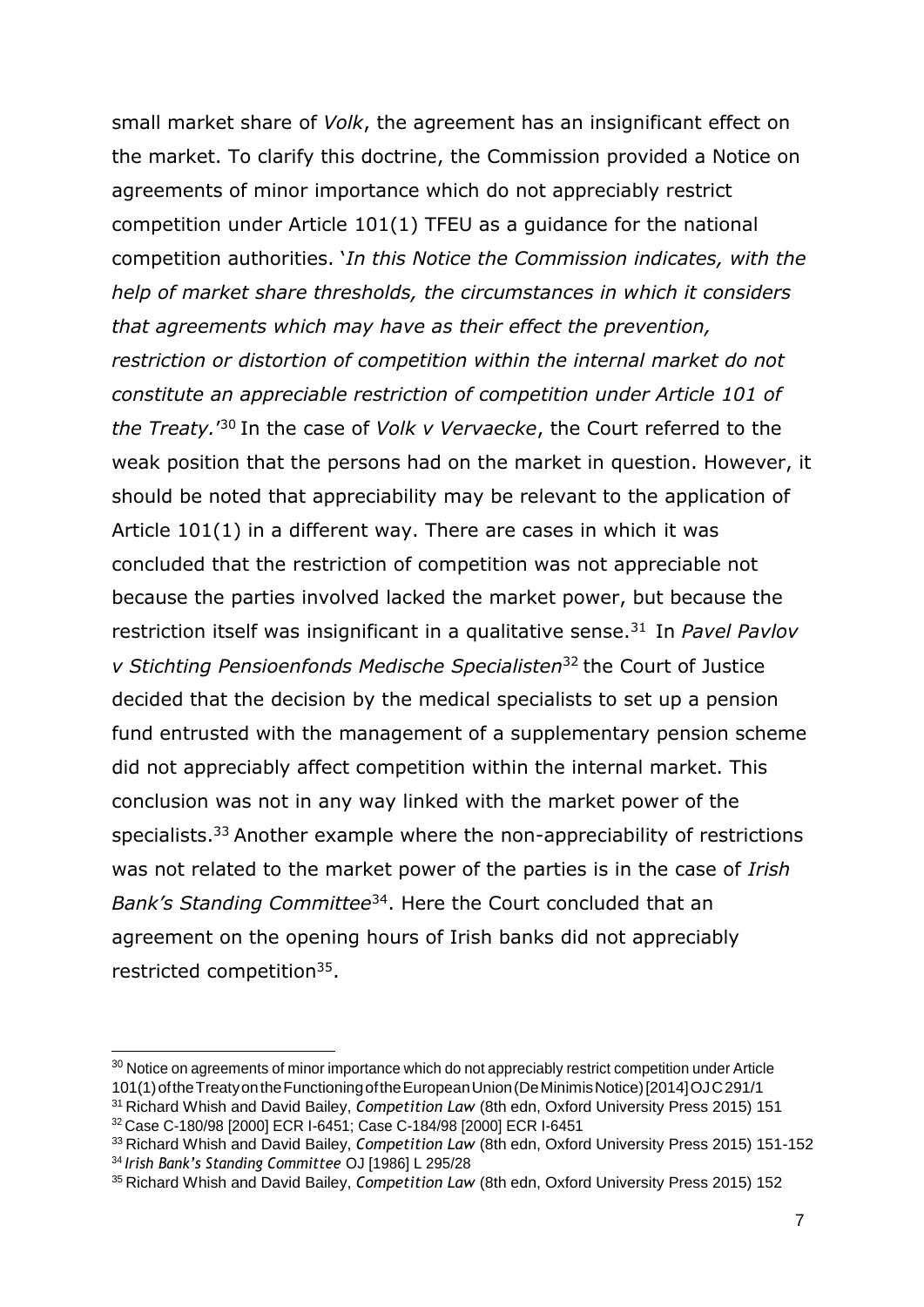Significant changes to the application of competition law and consequently to the way the Court of Justice interprets restrictive agreements, were made by the Regulation 1/2003. Perhaps the most important aspects provided by the Regulation 1/2003 are in conferring direct effect upon all of Article 101, and setting out clear rules on the relationship between national and EU law.<sup>36</sup> The core elements provided especially in Article 3 of the Regulation can be defined as follows:

- '*In any situation in which Article 101 is relevant it shall be enforced, even if national law is also being applied;*
- *National law cannot reach a different result, and in particular it may not prohibit an agreement that is permitted under Article 101;*
- *Article 101 shall be applied even if national law is also being enforced, but national law may be stricter than Article 102; and*
- *Where objectives which are not competition objectives are present, such as for example the social objectives that accompany a universal provision requirement, it is not necessary to apply Articles 101 or 102.*' 37

The fact that undertakings can no longer notify agreements to the Commission and await an administrative approval certifying that the criteria of Article 101(3) is satisfied means that they must now be selfreliant and conduct their own 'self-assessment' of the application of that provision. There are, however, cases where there is uncertainty whether an agreement infringes Article 101(1) or satisfies Article 101(3). Regulation 1/2003 provides three ways in which cases might be resolved following Commission intervention: the acceptance of legally-binding commitments under Article 9; a finding of inapplicability under Article 10; and the provision of informal guidance.<sup>38</sup>

<sup>&</sup>lt;sup>36</sup> Sandra Marco Colino, *Competition Law Of The EU And UK* (7th edn, Oxford University Press 2011) 50 <sup>37</sup>*Ibid.* 51

<sup>38</sup> Richard Whish and David Bailey, *Competition Law* (8th edn, Oxford University Press 2015) 176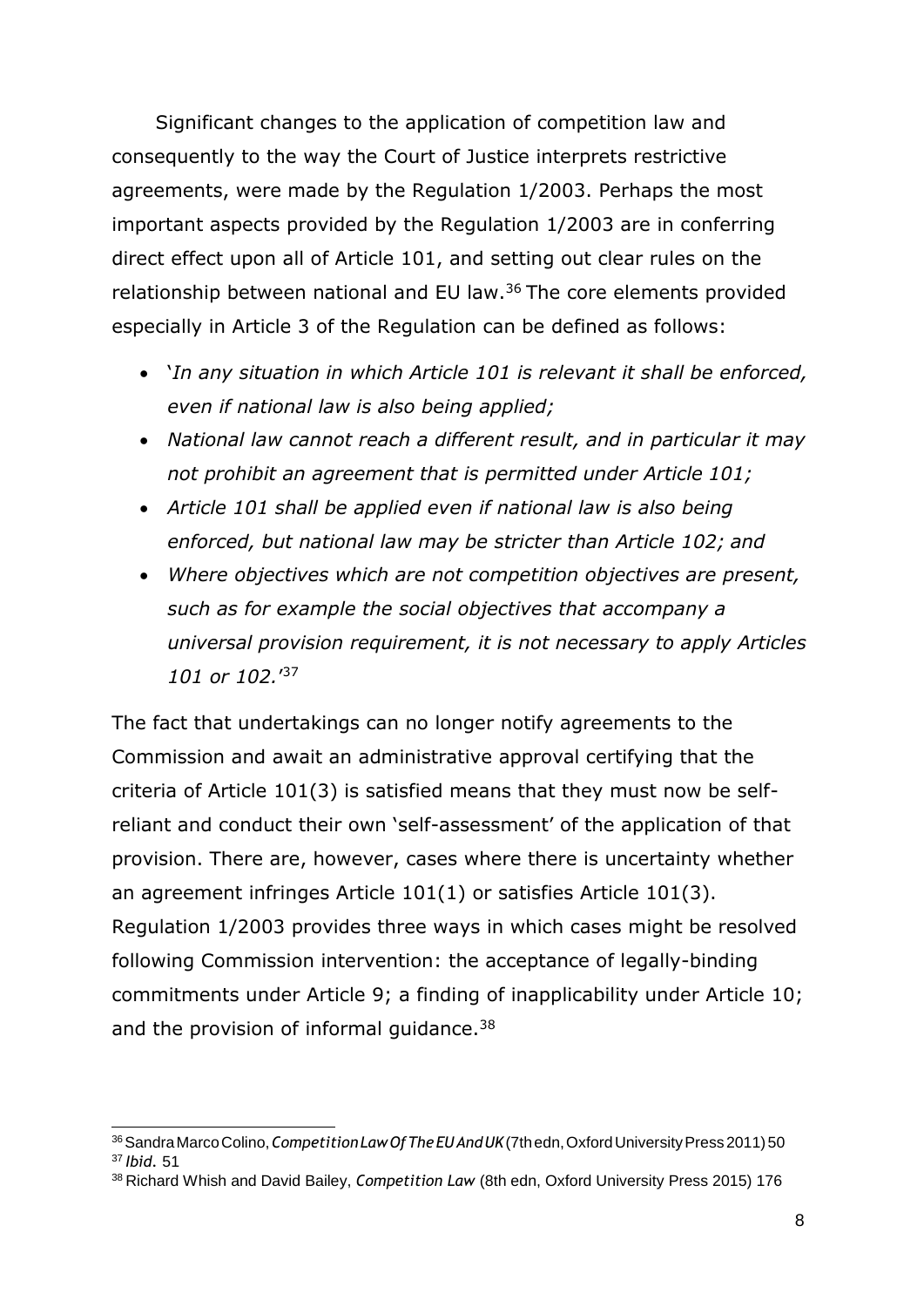When reflecting on the goals of competition law, Dr Ioannis Lianos states that EU competition law followed the path of economic analysis by adopting more economically-oriented block exemption regulations and using more economic and empirical evidence in the competition law decisions, at least at the Commission's level. Therefore, the Court had to compare the possible benefits for consumers of restrictions to parallel trade with possible intrusion of the internal market principle.<sup>39</sup> The block exemptions were important from the Commission's point of view to reduce the huge number of notifications received for individual exemption. Paragraph 2 of the Commission's Article 101(3) Guidelines points out, the system of block exemptions remains in effect, notwithstanding the abolition of individual exemptions as a result of Regulation 1/2003. It also points out that an agreement that is covered by a block exemption cannot be declared invalid by a national court. Article 29 of that Regulation provides the Commission, in certain circumstances, with a power to withdraw the benefit of a block exemption in an individual case. However, paragraph 31 of the Guidelines explains that a national court cannot withdraw the benefit of a block exemption.<sup>40</sup> It is nevertheless true that the scope behind competition law and consequently Article 101 in this case, has as its main objective the interest of the consumer's welfare. There is however a risk of collision with the policy of market integration $41$ . This issue can be extended to further and fundamental implications and generate contradiction to the doctrine of the law *per se*. A deeper analysis of the legal doctrine behind this aspect can be conducted on a different occasion. However, it is important to mention the risk of adopting a far wider view than initially expected or planned regarding exemptions whether by the application of Article 101(3), Regulation 1/2003 or others, can lead to gaps in the law of

<sup>40</sup>Richard Whish and David Bailey, *Competition Law* (8th edn, Oxford University Press 2015) 178

<sup>39</sup> IoannisLianos,'SomeReflectionsOnTheQuestionOfTheGoalsOfEUCompetitionLaw'[2013]SSRN Electronic Journal 41

<sup>41</sup> IoannisLianos,'SomeReflectionsOnTheQuestionOfTheGoalsOfEUCompetitionLaw'[2013]SSRN Electronic Journal 41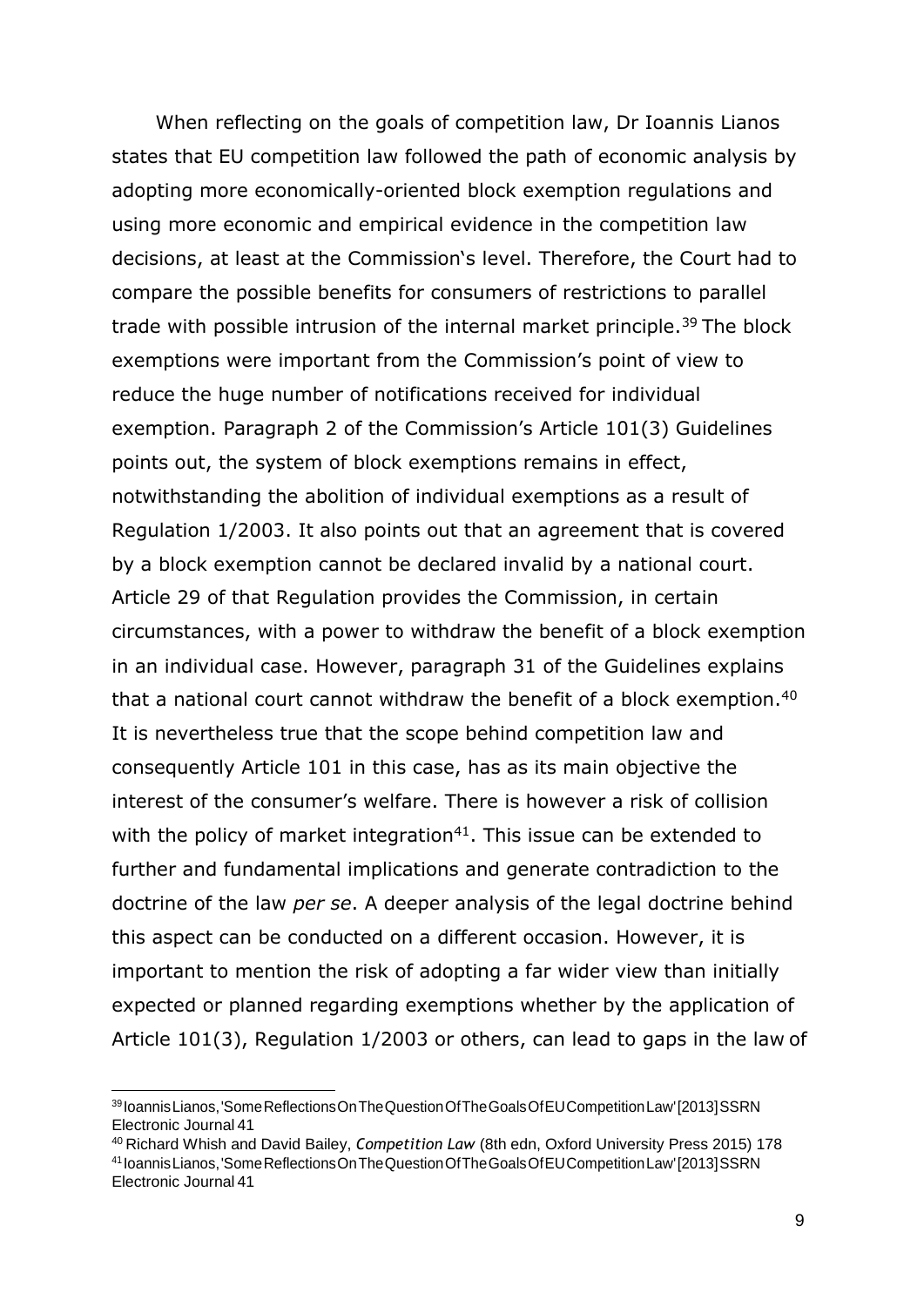which object is to tackle restrictive agreements. In the case of *Metro SB-Großmärkte GmbH & Co. KG v Commission of the European Communities*<sup>42</sup>, 'the Court of Justice considered that employment was a relevant factor under the first condition of Article 101(3) TFEU. Employment considerations constitute a non-efficiency variable which the court considered relevant in balancing the anticompetitive effects of the agreement under Article 101(3). Contrast with the General Court comment in the case of *Matra Hachette SA v Commission<sup>43</sup>*where in paragraph 139 it suggests that considerations to public infrastructures or employment were external to the analysis of Article 101(3). This broad approach opens the door to variables that are not directly linked to efficiencies.'<sup>44</sup>

It is argued by Dr Ioannis Lianos that the weaknesses of an economic welfare approach, as well as the normative objections in the implementation of EU competition law have proved that the case law is rather ambiguous.<sup>45</sup> EU competition law on vertical restraints has created negative side effects, argues Van den Bergh. 'It has put an end to experimentation and innovation of competition rules at the Member States level and induced private interest groups to spend a lot of effort in lobbying national regulators. Several of these pitfalls have been indicated by Richard Markovits in his treatise on U.S. antitrust law and EU competition law.<sup>'46</sup> Yet the question is how does all this affect the Court of Justice when it comes to effectively tackle restrictive agreements on competition? If from an economist point of view the effectiveness of the Court of Justice can prove to be inconsistent and very often restrictive against economy, from a lawyer's perspective it can mean several other things. Judging by the wording of Article 101(1), the provisions are clearly

<sup>42</sup>Case 26/76 [1977] ECR 1875, [1978] 2 CMLR 1

<sup>43</sup>Case T-17/93 *Matra Hachette SA v Commission* [1994] ECR II-595

<sup>44</sup>Ariel Ezrachi, *EU Competition Law* (5th edn, Hart Publishing Ltd 2016) 131

<sup>45</sup> IoannisLianos,'SomeReflectionsOnTheQuestionOfTheGoalsOfEUCompetitionLaw'[2013]SSRN Electronic Journal 64

<sup>46</sup> Roger Van den Bergh, 'Vertical Restraints' (2016) 61 The Antitrust Bulletin.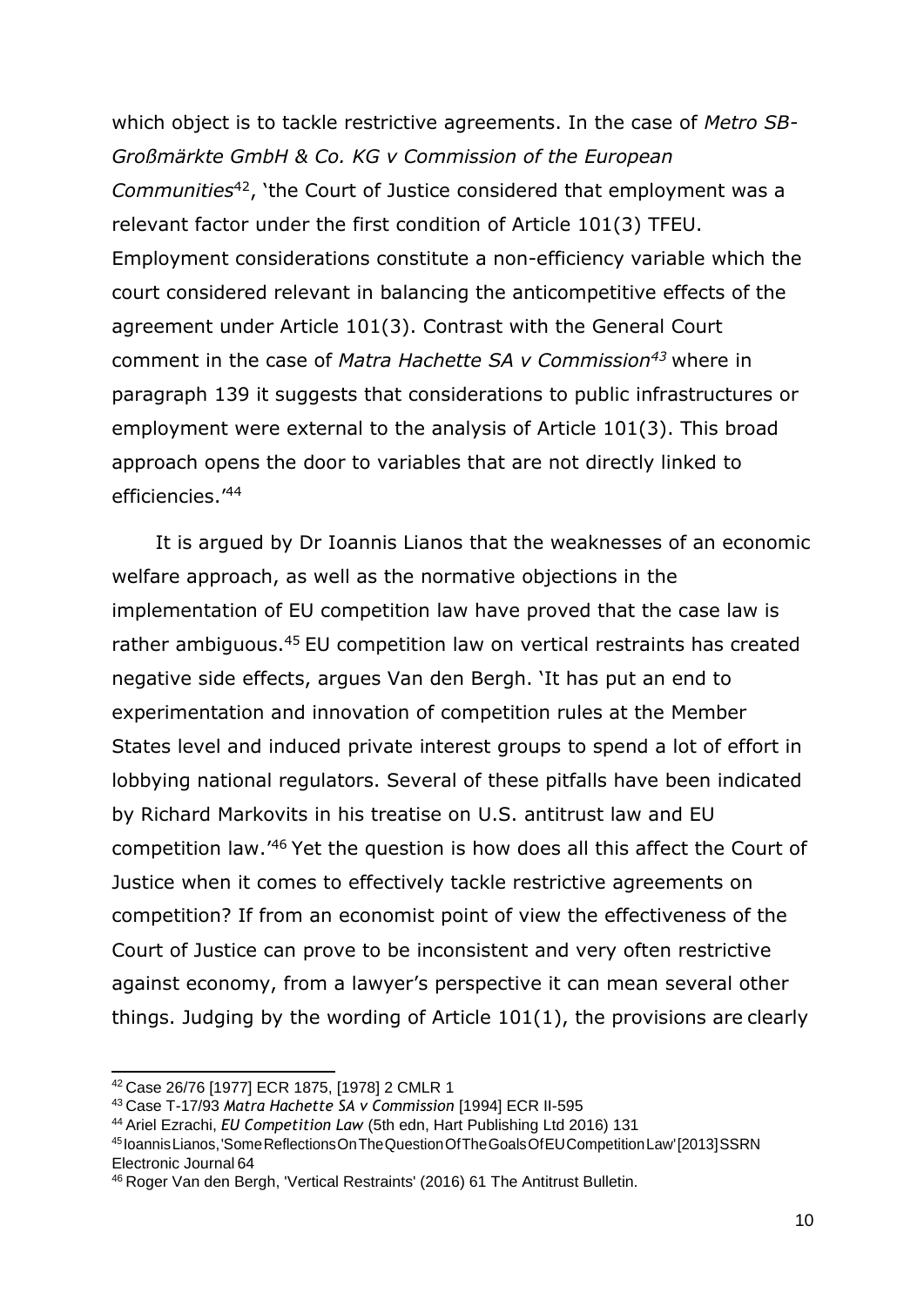prohibiting restrictive agreements. This prohibition is later given a legal exception in Article 101(3). This, however, forms a foundation for the introduction of the *De Minimis* doctrine and later on Regulation 1/2003 which was meant to clarify and give instructions on the exemptions from Article 101(1). Although Regulation 1/2003 provides a wide list of instructions to the interpretation of Article 101 and 102 it causes a variety of problems including case interpretation difficulties for the Court of Justice, which weakens its effectiveness, but also ambiguity in the case law and perhaps most important a contradiction to the fundamental doctrine of the law itself.